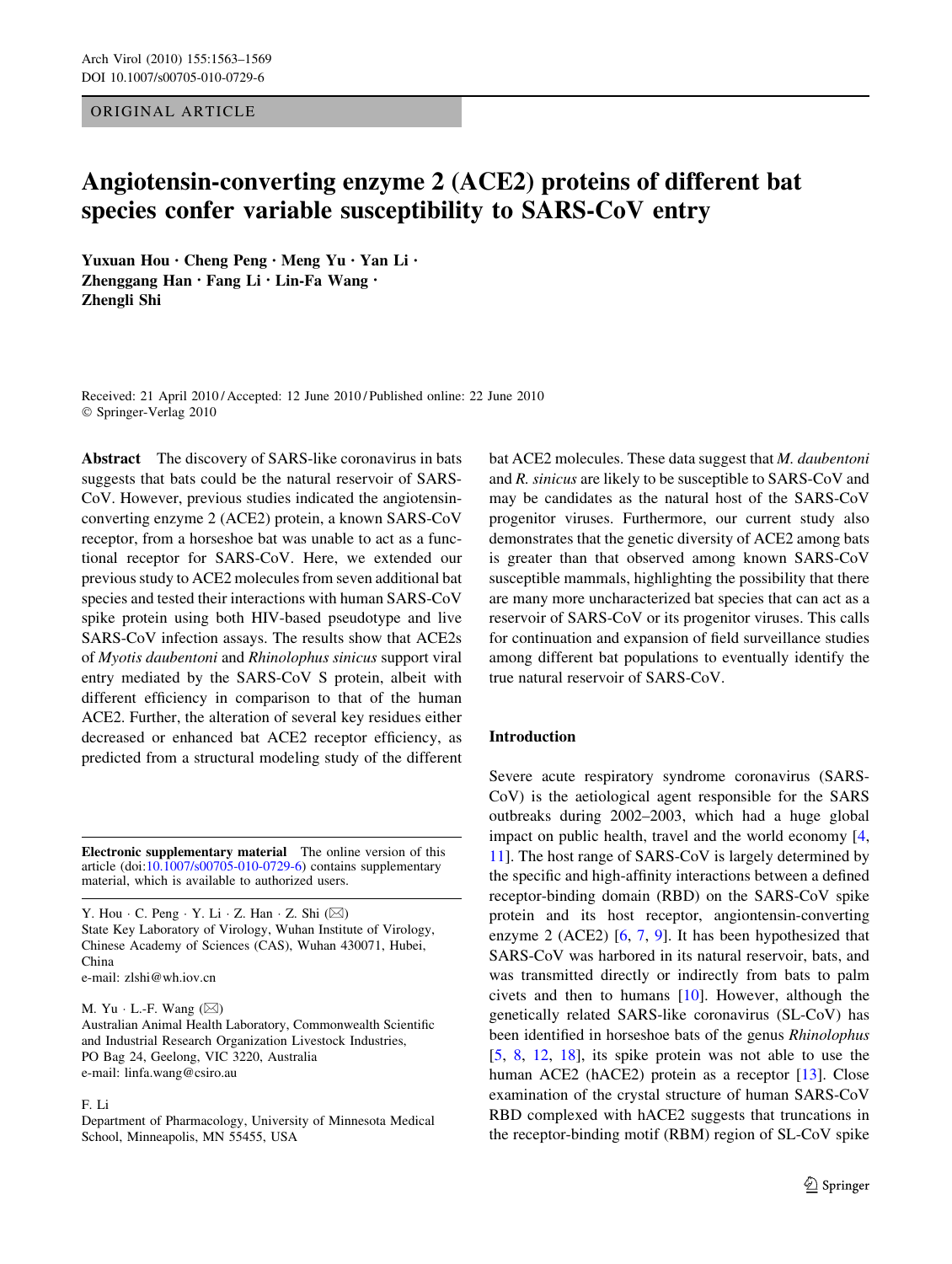<span id="page-1-0"></span>protein abolish its hACE2-binding ability [[7,](#page-6-0) [10](#page-6-0)], and hence the SL-CoV found recently in horseshoe bats is unlikely to be the direct ancestor of human SARS-CoV. Also, it has been shown that the human SARS-CoV spike protein and its closely related civet SARS-CoV spike protein were not able to use a horseshoe bat (R. pearsoni) ACE2 as a receptor [[13\]](#page-6-0), highlighting a critical missing link in the bat-to-civet/human transmission chain of SARS-Co<sub>V</sub>.

There are at least three plausible scenarios to explain the origin of SARS-CoV. First, some unknown intermediate hosts were responsible for the adaptation and transmission of SARS-CoV from bats to civets or humans. This is the most popular theory of SARS-CoV transmission at the present time [\[10](#page-6-0)]. Second, there is an SL-CoV with a very close relationship to the outbreak SARS-CoV strains in a non-bat animal host that is capable of direct transmission from reservoir host to human or civet. Third, ACE2 from yet to be identified bat species may function as an efficient receptor, and these bats could be the direct reservoir of human or civet SARS-CoV. Unraveling which scenario is most likely to have occurred during the 2002–2003 SARS epidemic is critical for our understanding of the dynamics of the outbreak and will play a key role in helping us to prevent future outbreaks. To this end, we have extended our studies to include ACE2 molecules from different bat species and examined their interaction with the human SARS-CoV spike protein. Our results show that there is great genetic diversity among bat ACE2 molecules, especially at the key residues known to be important for interacting with the viral spike protein, and that ACE2s of Myotis daubentoni and Rhinolophus sinicus from Hubei province can support viral entry.

# Materials and methods

#### Cell lines and antibodies

HeLa cells were grown in Dulbecco's modified Eagle's medium (DMEM) supplemented with 10% fetal bovine serum (Gibco, USA). Rabbit polyclonal antibodies against ACE2 of R. pearsoni (RpACE2) were generated using R. pearsoni ACE2 protein expressed in Escherichia coli at the Wuhan Institute of Virology following standard procedures.

Bat sample collection and identification

Bats were sampled from their natural habitats in Hubei, Guangxi, Guizhou, Henan and Yunnan provinces in China as described previously [\[8](#page-6-0)]. Bat identification was initially determined in the field by morphology and later confirmed in the laboratory by sequencing the mitochondrial cytochrome b gene from samples of blood cells or rectal tissue as described previously [\[1](#page-6-0)].

# Bat ACE2 amplification and cloning

Total RNA was extracted from bat rectal tissue using TRIzol Reagent (Invitrogen, USA) and treating with RNase-free DNase I at 37°C for 30 min. First-strand cDNA was synthesized from total RNA by reverse transcription with random hexamers. Full-length bat ACE2 fragments were amplified using the forward primer bAF2 (5'-CTTGG TACCATGTCAGGCTCTTYCTGG-3') and the reverse primer bAR2 (5'-CCGCTCGAGCTAAAAB[G/T/C]GA V[G/A/C]GTCTGAACATCATC-3'). The PCR mixture (25  $\mu$ L) contained 0.5  $\mu$ L cDNA, 1.5 mM MgCl<sub>2</sub> and  $0.2 \mu M$  of each primer, and the fragments were amplified using the following parameters:  $95^{\circ}$ C for 5 min, 35 cycles of 94 $\degree$ C for 30 s, 55 $\degree$ C for 45 s and 68 $\degree$ C for 3 min, with a final elongation step at  $68^{\circ}$ C for 10 min. All bat ACE2s were cloned into pCDNA3.1 with KpnI and XhoI, and this was verified by sequencing.

## Chimeric ACE2 construction

For samples in which full-length ACE2 amplification was unsuccessful, the N-terminal region  $(1-1,170$  bp) was amplified using the forward primer bAF2 and the reverse primer RMR (5'-TTAGCTCCATTTCTTAGCAGGTAG G-3'). Chimeric ACE2 was constructed by combining the N-terminal region of bat ACE2 with the C-terminal portion of human ACE2 at the unique BamHI site (1,070– 1,075 bp). The chimera was subsequently cloned into pCDNA3.1 with KpnI and XhoI and sequenced as above.

# Construction of bat ACE2 mutants

ACE2 from *M. daubentoni* was chosen to generate a series of ACE2 mutants using a QuikChange II Site-Directed Mutagenesis Kit (Stratagene, USA). The altered amino acid codon for each mutant is indicated as follows: I27T, N31K, K35E, and H41Y. Mutants were confirmed by sequencing.

#### Sequence analysis

All bat ACE2s were submitted to GenBank (EF569964, GQ999931–GQ999938). Sequence alignment was performed using ClustalX version 1.83 [[15\]](#page-6-0) and corrected manually. A phylogenetic tree based on amino acid (aa) sequences was constructed using the neighbor-joining (NJ) method in MEGA version 4.1. [[14\]](#page-6-0).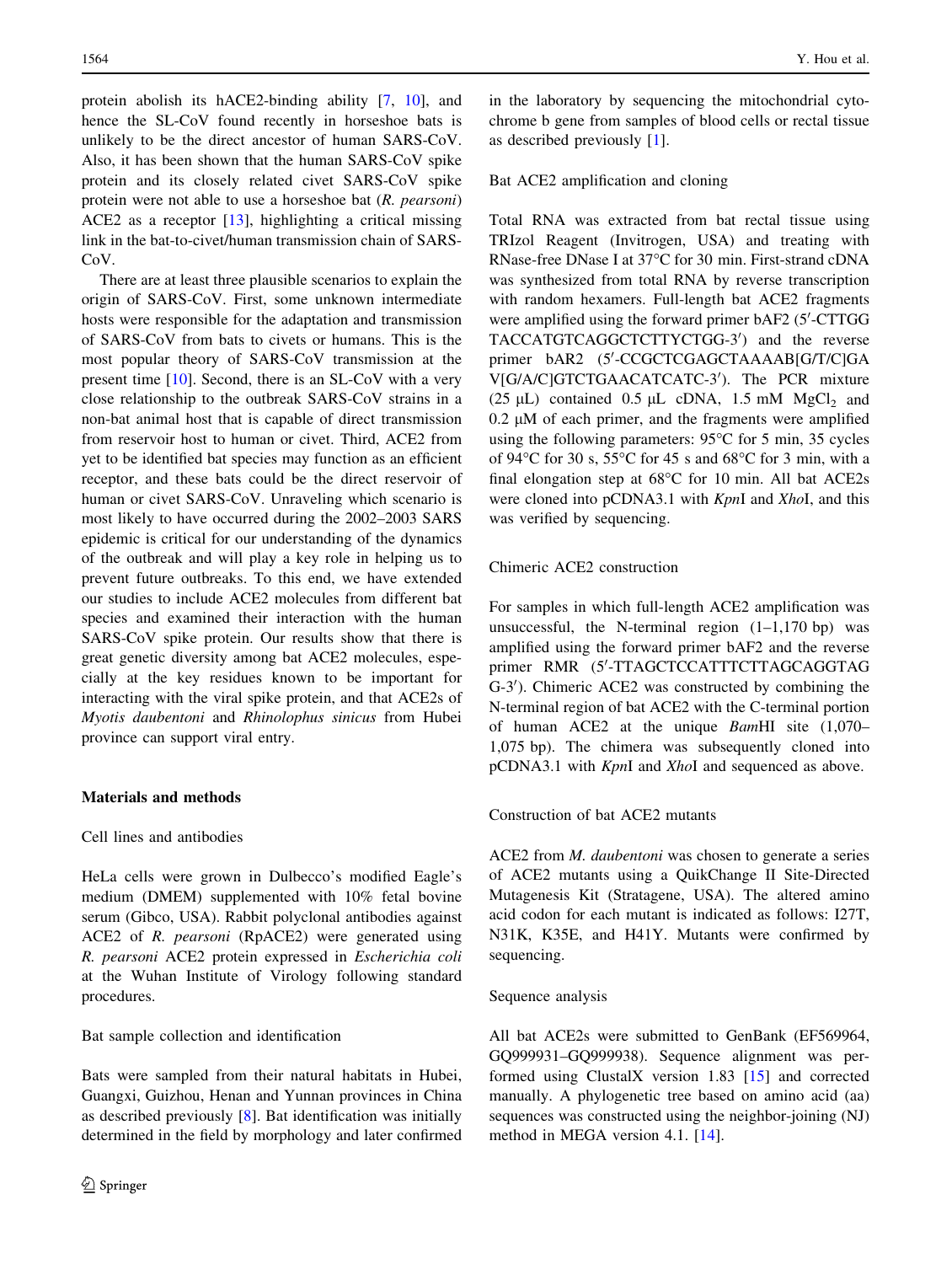#### Analysis of ACE2 expression by western blotting

Lysates of HeLa cells expressing human ACE2 or bat ACE2 were separated on a 4–10% SDS-PAGE gel, followed by transfer to a polyvinylidene difluoride (PVDF) membrane using a semi-dry protein transfer apparatus (Bio-Rad, USA). The membrane was probed with a rabbit polyclonal antibody against the bat ACE2 protein (1:200) at room temperature for 1 h, followed by incubation with alkaline-phosphatase-conjugated goat anti-rabbit IgG (1:1,000) (Chemicon, Australia). The probed proteins were visualized using NBT and BCIP color development (Promega, USA).

#### Pseudotype virus infection assays

An HIV-1-luciferase pseudotype virus carrying the SARS-CoV BJ01 S protein, HIV/BJ01-S, was prepared as described previously [\[13](#page-6-0)]. HeLa cells were seeded onto 96-well plates for 18 h and then transfected with  $0.2 \mu$ g recombinant plasmid containing bat or human ACE2 using 0.5 μL Lipofectamine 2000 (Invitrogen, USA) according to the manufacturer's protocol. At 24 h post-transfection, 30 µL medium containing HIV/BJ01-S was added to each well. At 2–3 h postinfection, unadsorbed viruses were removed, and fresh medium was added. The infection was monitored by measuring luciferase activity, expressed from the reporter gene carried by the pseudovirus, using a luciferase assay kit (Promega, USA). Cells were lysed at 48 h postinfection by adding  $20 \mu L$  lysis buffer provided with the kit, and  $10 \mu L$  of the resulting lysates were tested for luciferase activity by the addition of  $20 \mu L$  luciferase substrate in a Turner Designs TD-20/20 luminometer. Each infection experiment was conducted in triplicate, and all experiments were repeated three times.

# Live virus infection assays

Live SARS-CoV infection was carried out under BSL4 conditions at the Australian Animal Health Laboratory (AAHL) as described previously [\[16](#page-6-0), [17\]](#page-6-0). Briefly, 48 h after transfection, the time at which expression of the ACE2 receptor on the HeLa cell surface is optimal,  $2 \times 10^6$  TCID<sub>50</sub> of virus was added to the cells for infection. The cells were fixed 24 h later by treatment with 100% methanol for 10 min and washed five times with PBST. The primary antibody, chicken anti-SARS-CoV S (produced against the recombinant S protein expressed in E. coli at AAHL), at a 1:500 dilution in 1% BSA/PBS, was added and incubated with the cells for 1 h at room temperature. An FITC anti-chicken conjugate (Chemicon, Australia) at 1:1,000 in 1% BSA/PBS was added after washing the cells five times and incubated with the cells for

1 h. Infection was monitored by immunofluorescent microscopic analysis.

# Results and discussion

Cloning and expression of ACE2 genes from different bat species

ACE2 genes from seven bat species were amplified and cloned (Fig. [1,](#page-3-0) sFig. 1). Full-length genes were obtained from Rhinolophus ferrumequinum from Hubei province (Rf-HB), R. macrotis from Hubei province (Rm-HB), R. pearsoni from Guangxi (Rp-GX), R. pusillus from Hubei province (Rpu-HB), R. sinicus from Guangxi province (Rs-GX) and R. sinicus from Hubei province (Rs-HB). For the following bat species, amplification of the full-length coding region was not successful, and instead,the N-terminal region was cloned in frame with the C-terminal region of the human ACE2 gene to form a chimeric fulllength ACE molecule: R. pearsoni from Guizhou province (Rp-GZ), Myotis daubentonii bat from Yunnan province (Md-YN) and Hipposideros pratti bat from Henan province (Hp-HN). The full-length sequences of bat ACE2 are identical in size to that of hACE2 (805 aa in total). Sequence comparison showed that bat ACE2s are closely related to ACE2s of other mammals and have an aa sequence identity of 80–82% to human and civet ACE2. The aa identity of ACE2 from different bat families ranges from 78 to 84%, and within the genus Rhinolophus, the sequence identity increases to 89–98%. The major sequence variation among bat ACE2s is located in the N-terminal region, which has been identified in structural studies as the SARS-CoV-binding region [\[6](#page-6-0), [7](#page-6-0)]. A phylogenetic tree was constructed based on the sequences of bat ACE2 (sFig. 2) using the MEGA package [\[14](#page-6-0)].

All ACE2 genes were cloned into a eukaryotic expression vector and used to transfect HeLa cells. Western blot analysis showed that all ACE2s were expressed efficiently and at very similar levels and were recognized by a rabbit anti-bat ACE2 antibody with an apparent molecular weight of approximately 100–130 kDa (Fig. [2c](#page-4-0)).

Functionality of bat ACE2 as an SARS-CoV entry receptor

To examine the susceptibility of different bat ACE2 molecules to SARs-CoV entry, the HIV/BJ01-S pseudovirus system was used to infect HeLa cells transiently expressing bat ACE2 or human ACE2 genes. Among the bat ACE2s, only MdACE2 (MdACE2) and Rs-HB ACE2 demonstrated significant pseudovirus infection, as deduced from the significantly higher level of luciferase activity in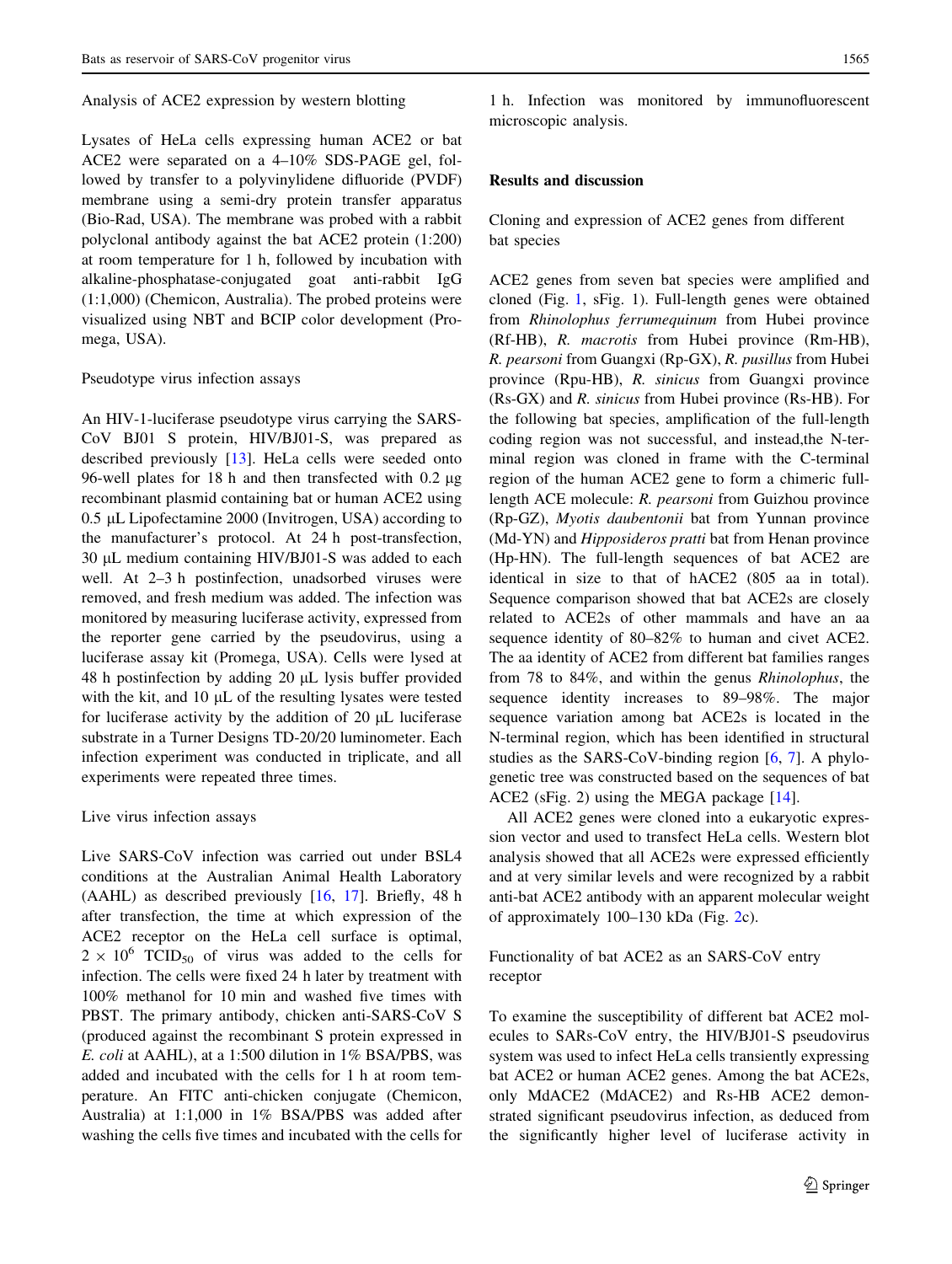<span id="page-3-0"></span>Fig. 1 Sequence alignment of SARS-CoV binding regions of ACE2s from 9 bats, civet and human. The GenBank accession numbers of bat, civet and human ACE2 are as follows: human (NM021804), civet (AY881174), Rf-HB (GQ999931), Rm-HB (GQ999932), Rs-GX (GQ999933), Rp-GX (EF569964), Hp-HN (GQ999934), Rp-GZ (GQ999935), Rs-HB (GQ999936), Md-YN(GQ999937) and Rpu-HB (GQ999938). The alignment was generated using ClustalX v1.83. In black are single, fully conserved residues. In gray are strongly conserved residues. In light gray are weakly conserved residues. Asterisks indicate residues that interact directly with the receptor-binding domain of the SARS-CoV S protein

|         | 21         | 31                | 41                 |          |
|---------|------------|-------------------|--------------------|----------|
| Rp-HB   | TEDRAKTFLD | KFNHEAEDLS        | HESSLASWEY         |          |
| Rp-GZ   | TEDRAKTFLD | KFNHEAEDLS        | HESSLASWEY         |          |
| $Rm-HB$ | TEDEAKKFLD | KFNSKAEDLS        | YESSLASWDY         |          |
| Rpu-HB  | TEDKAKKFLN | <b>DFNSEAEDLS</b> | YQSSLASWDY         |          |
| $Rs-GX$ | TEDEAKIFLD | KFNTKAEDLS        | HQSSLASWDY         |          |
| Rs-HB   | TEDRAKTFLD | <b>EFNSEAENLS</b> | YOSSLASWDY         |          |
| Rf-HB   | TEDLAKKFLD | <b>DENSEAENLS</b> | HOSSLASWEY         |          |
| Hp-HN   | SEDLAKEFLD | KFNTEAEDLS        | HLSSLASWDY         |          |
| civet   | TEELAKTFLE | TFNYEAQELS        | YQSSVASWNY         |          |
| human   | IEEQAKTFLD | KFNHEAEDLF        | YOSSLASWNY         |          |
| Md-YN   | TEEKAKIFLD | NFNSKAEDLS        | HESALASWDY         |          |
|         | ★          | ★<br>$\star$<br>★ | ★                  |          |
|         |            |                   |                    |          |
|         | 71         | 81                | 321                | 351      |
| Rp-HB   | AFYEEQSKLA | <b>KDYPLEEIQN</b> | <b>PNMTEGFWNN</b>  | LGKDDFRI |
| Rp-GZ   | AFYEEQSKLA | KDYPLEEION        | <b>PNMTEGFMNN</b>  | LGKDDFRI |
| $Rm-HB$ | AFYEEQSKLA | KNYPIEEIQN        | <b>PKMTEGFMNK</b>  | LGKGDFRI |
| Rpu-HB  | AFYEEQSKIA | KNYPLEEIQT        | <b>PNMTEGFMNN</b>  | LGKGDFRI |
| $Rs-GX$ | AFYEEQSKLA | KNYPLEQIQN        | <b>PNMTE GEWNN</b> | LGKGDFRI |
| Rs-HB   | AFYEEQSKLA | KNYPLEQION        | <b>PNMTEGFMNN</b>  | LGKGDFRI |
| Rf-HB   | DFYEKOSKLA | KNFSLEEIHN        | <b>PNMTEGFWNN</b>  | LGKGDFRI |
| Hp-HN   | AFYEEQCKRA | KDYRLEDION        | PNMTKGFWEN         | LGKEDFRI |
| civet   | AYYEEQSKLA | QTYPLAEIQD        | <b>PNMT OGFWEN</b> | LGKEDFRI |
| human   | AFLKEQSTLA | QMYPLQEIQN        | <b>PNMTQGFWEN</b>  | LGKGDFRI |

comparison to background activity in the negative control (Fig. [2](#page-4-0)a). Although such assays are not to be viewed as an absolute quantification of receptor activity, it is nevertheless worth noting that MdACE2-mediated infection seemed to be more efficient than with Rs-HB ACE2. In the same context, it is clear that the bat ACE2s were less efficient overall than the human ACE2 in this particular assay system. The biological significance of this observation remains to be determined. The functionality of MdACE2 and Rs-HB ACE2 as SARS-CoV entry receptors was further confirmed by infection with live virus. As shown in Fig. [2](#page-4-0)b, both bat ACE2 proteins could clearly support SARs-CoV infection. No attempt was made to quantify infection efficiency in this study due to difficulties encountered in conducting experiments under BSL4 conditions.

#### Structural modeling of bat ACE2 molecules

Homologous structural modeling of human SARS-CoV RBD complexed with MdACE2 supports MdACE2 as a receptor for human SARS-CoV S protein. The crystal structure of human SARS-CoV RBD complexed with hACE2 shows that two salt bridges at the SARS-CoV- hACE2 interface, between hACE2 Lys31 and Glu35 and between hACE2 Lys353 and hACE2 Glu38, are both buried in a hydrophobic environment and contribute critically to the SARS-CoV-hACE2 interactions (Fig. [3a](#page-5-0), c) [\[7](#page-6-0)]. Disturbance of the formation of either of these salt bridges weakens SARS-CoV-hACE2 binding. The Lys31- Glu35 salt bridge at the SARS-CoV-hACE2 interface becomes an Asn31-Lys35 hydrogen bond at the SARS-CoV-Md-YNACE2 interface (Fig. [3b](#page-5-0)), which possibly weakens virus-receptor binding but still is largely compatible with the virus-receptor interface. Thr27 on hACE2 supports the Lys31-Gu35 salt bridge through hydrophobic interactions with Tyr475 (Fig. [3a](#page-5-0)); Ile27 on MdACE2 supports the Asn31-Lys35 hydrogen bond more efficiently than Thr27 through tighter hydrophobic interactions with Tyr475 (Fig. [3b](#page-5-0)). Moreover, Tyr41 on hACE2 supports the Lys353-Glu38 salt bridge (Fig. [3](#page-5-0)c); His41 on MdACE2 supports the same salt bridge less efficiently than Tyr41 (Fig. [3d](#page-5-0)). Overall, MdACE2 is an efficient receptor for SARS-CoV, despite the fact that its receptor activity is lower than that of hACE2.

Compared with MdACE2, Rs-HB ACE2 contains Glu31 and Glu35, which are not compatible with each other due to their same negative charges, which disfavor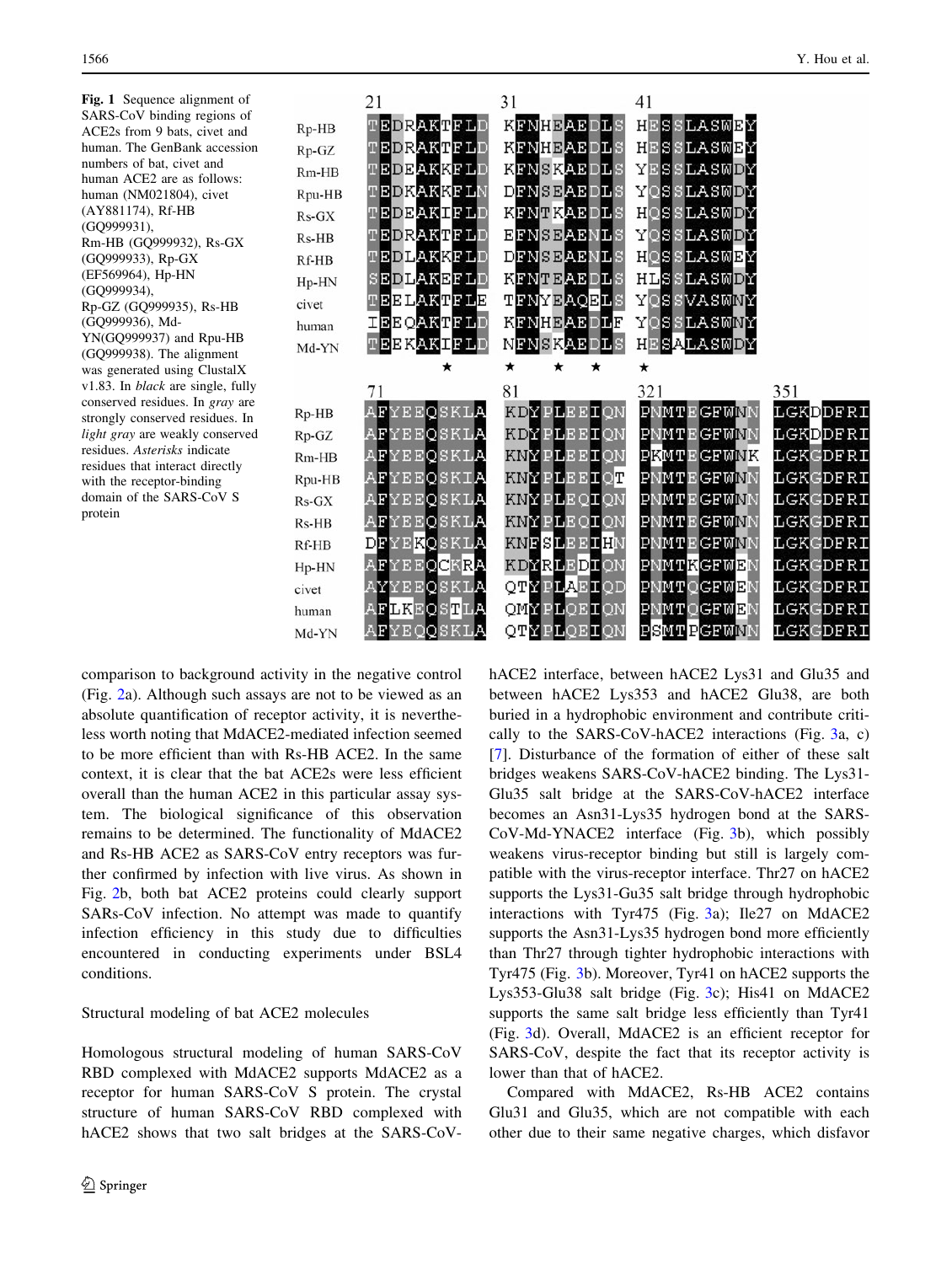<span id="page-4-0"></span>A  $6\phantom{1}6$ 

Luciferase activity (log10)<br> $\therefore$   $\therefore$   $\therefore$   $\therefore$   $\Rightarrow$   $\therefore$   $\Rightarrow$   $\Rightarrow$   $\Rightarrow$ 

 $\mathbf{0}$ 

Rpu-HB

 $Hp-HN$ 

Rp-HB

Rp-GZ

 $Rs-GX$ 

Rs-HB

Rm-HB

Rf-HB





Fig. 2 Testing of the ability of bat ACE2 proteins to mediate pseudovirus HIV/BJ01-S and live SARS- CoV infection. a HeLa cells transfected with plasmids encoding bat and human ACE2s were infected with pseudovirus HIV/BJ01-S. Infectivity was determined by measuring the activity of reporter luciferase as described in ''[Mate](#page-1-0)[rials and methods'](#page-1-0)'. HeLa cells transfected with pcDNA3.1 and human ACE2 were used as the negative and positive controls, respectively. All tests were performed in triplicate, and the experiments were repeated three times. The error bar represents the calculated standard deviation. I27T, N31K, K35E, and H41Y are mutants of MdACE2 that were made using a QuikChange II Site-Directed Mutagenesis Kit. b SARS-CoV live virus infection using the

virus-receptor binding. However, Rs-HB ACE2 also contains Thr27 and Tyr41, both of which support SARS-CoV entry by contributing favorably to the hydrophobic interactions at the virus-receptor interface. Thus, Rs-HB is a low-efficiency receptor for SARS-CoV. All of the other bat ACE2s from bats as described in '['Materials and methods'](#page-1-0)'. HeLa cells transfected with pcDNA3.1 and human ACE2 were used as the negative and positive controls, respectively. c Expression of bat or human ACE2. Lysates from HeLa cells transfected with plasmid expressing human or bat ACE2 were analyzed by western blot. Rabbit anti-bat ACE2 polyclonal antibody (upper panel) or  $\beta$ -actin monoclonal antibody (lower panel) was used as the primary antibody. Lane 1 vector pcDNA3.1 control; lanes 2–10 bat ACE2 from samples Rf-HB, Rm-HB, Rpu-HB, Hp-HN, Rp-HB, Rp-GZ, Rs-GX, Rs-HB and Md-YN; lanes 11–14 Md-YN ACE2 mutant I27T, N31K, K35E and H41Y; lane 15 human ACE2. The abbreviations of bat species are given in the main text

ACE2 molecules contain combinations of the aforementioned key residues that are completely incompatible with virus–receptor interactions. More specifically, they either contain same-charged residues at the 31 and 35 positions, which repel each other, or contain His41 and Lys27, which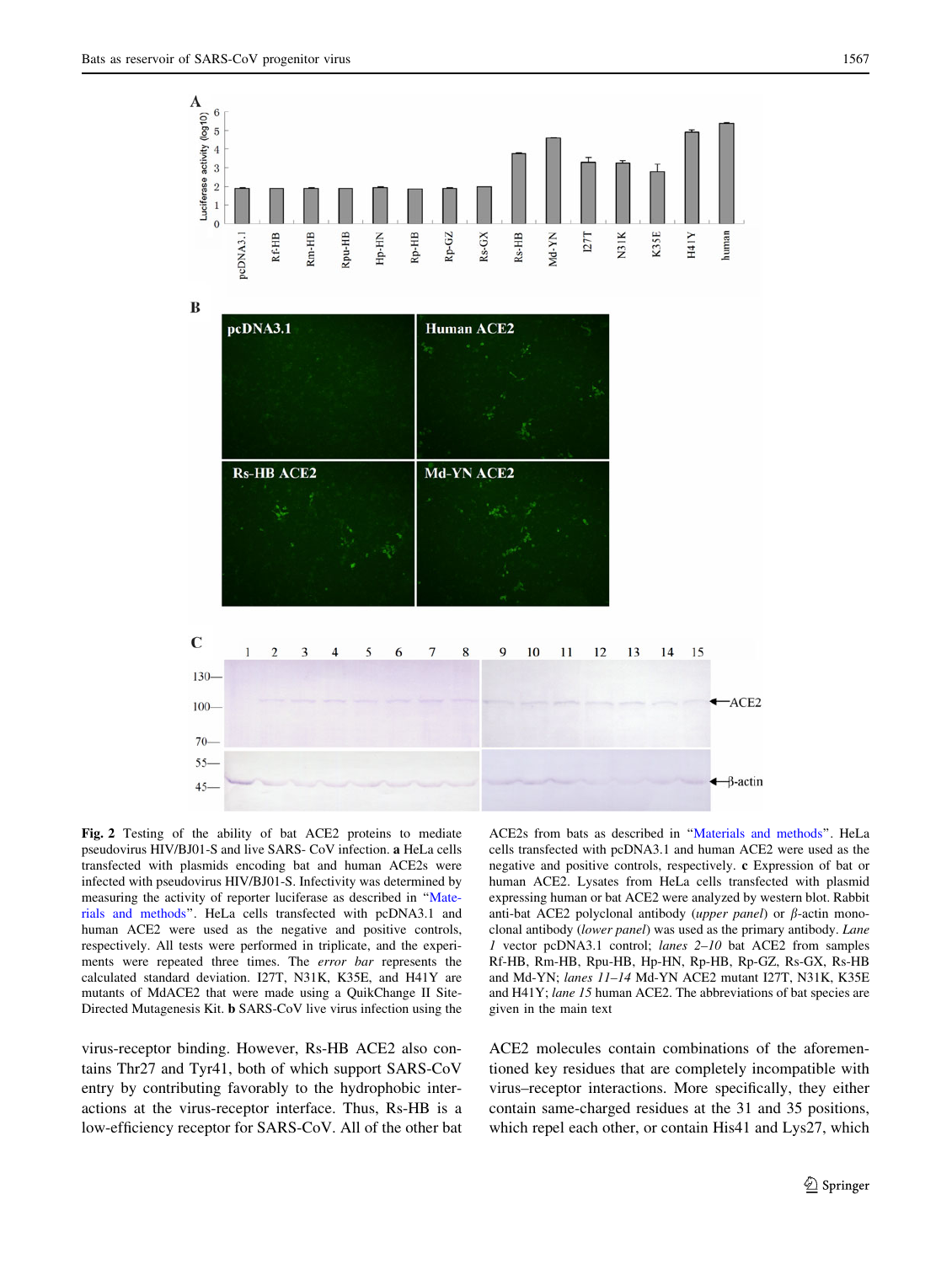<span id="page-5-0"></span>Fig. 3 Homologous structural modeling of SARS-CoV and Md-YN ACE2 (MdACE2) interactions. a Critical salt bridge between hACE2 Lys31 and Glu35 and the hydrophobic residues surrounding it, based on the experimentally determined crystal structure of SARS-CoV RBD complexed with hACE2 (PDB 2AJF). b Homologous structural modeling of the hydrogen bond between MdACE2 Asn31 and Lys35. The modeling was done in the program O [[3](#page-6-0)]. c Critical salt bridge between hACE2 Lys353 and Glu38 and the hydrophobic residues surrounding it, based on the structure of SARS-CoV RBD complexed with hACE2. d Homologous structural modeling of the salt bridge between MdaACE2 Lys353 and SARS-CoV Glu38 and the hydrophobic residues surrounding it. Structural illustrations were prepared using the program Povscript [[2\]](#page-6-0)



disfavor SARS-CoV binding (Fig. [1\)](#page-3-0). In particular, Lys27 on some of these bat ACE2 molecules is incompatible with certain hydrophobic residues, such as Leu443 and Phe460, on SARS-CoV RBD (Fig. 3a, b). Therefore, these bat ACE2 molecules are not receptors for SARS-CoV.

# Site-directed mutagenesis analysis

To confirm the above homologous structural analysis, we carried out site-directed mutagenesis on MdACE2. Our results show that mutations E31K, K35E, and I27T all dramatically decrease the receptor activity of MdACE2, whereas mutation H41Y greatly increases its receptor activity (Fig. [2](#page-4-0)a). Therefore, our mutagenesis data further confirmed that key residues in ACE2 determine the receptor activity of MdACE2.

Our finding that M. daubentoni and R. sinicus could support SARS-CoV infection has important implications in relation to the origin of SARS-CoV. Since all lines of investigation have indicated that ACE2-binding affinity is among the important determinants for SARS-CoV host range, our data would suggest that M. Daubentonii and R. sinicus have the potential to serve as the direct reservoirs for human SARS-CoV or its highly related civet SARS-

CoV. To further investigate the potential of M. Daubentonii and R. sinicus as reservoirs for SARS-CoV, more efforts will have to be directed toward widening the surveillance of bats in these families and in different geographical locations.

Another important finding of our current study is the great genetic diversity of bat ACE2 proteins, which is in contrast to the genetically homogenous hACE2 [\[10](#page-6-0)]. Sequence variations of bat ACE2, especially in positions that are critical to SARS-CoV binding, such as residues 27, 31, 35, and 41, suggest that, in addition to the Md-YN and Rs-HB ACE2s, there may be many other bats with an ACE2 protein that makes them susceptible to SARS-CoV entry. This again highlights the need for more field surveillance and molecular characterization of different bat ACE2 proteins until the true reservoir host of SARS-CoV is identified and its spillover mechanisms and transmission pathways are fully characterized.

Acknowledgments This work was jointly funded by the State Key Program for Basic Research Grants (2005CB523004, 2010CB530100) from the Chinese Ministry of Science, Technology and the Knowledge Innovation Program Key Project administered by the Chinese Academy of Sciences (KSCX1-YW-R-07) to Z.S. and the CSIRO CEO Science Leader Award to L.-F.W. We thank Gary Crameri and Jennifer Barr for help with live virus infection studies.